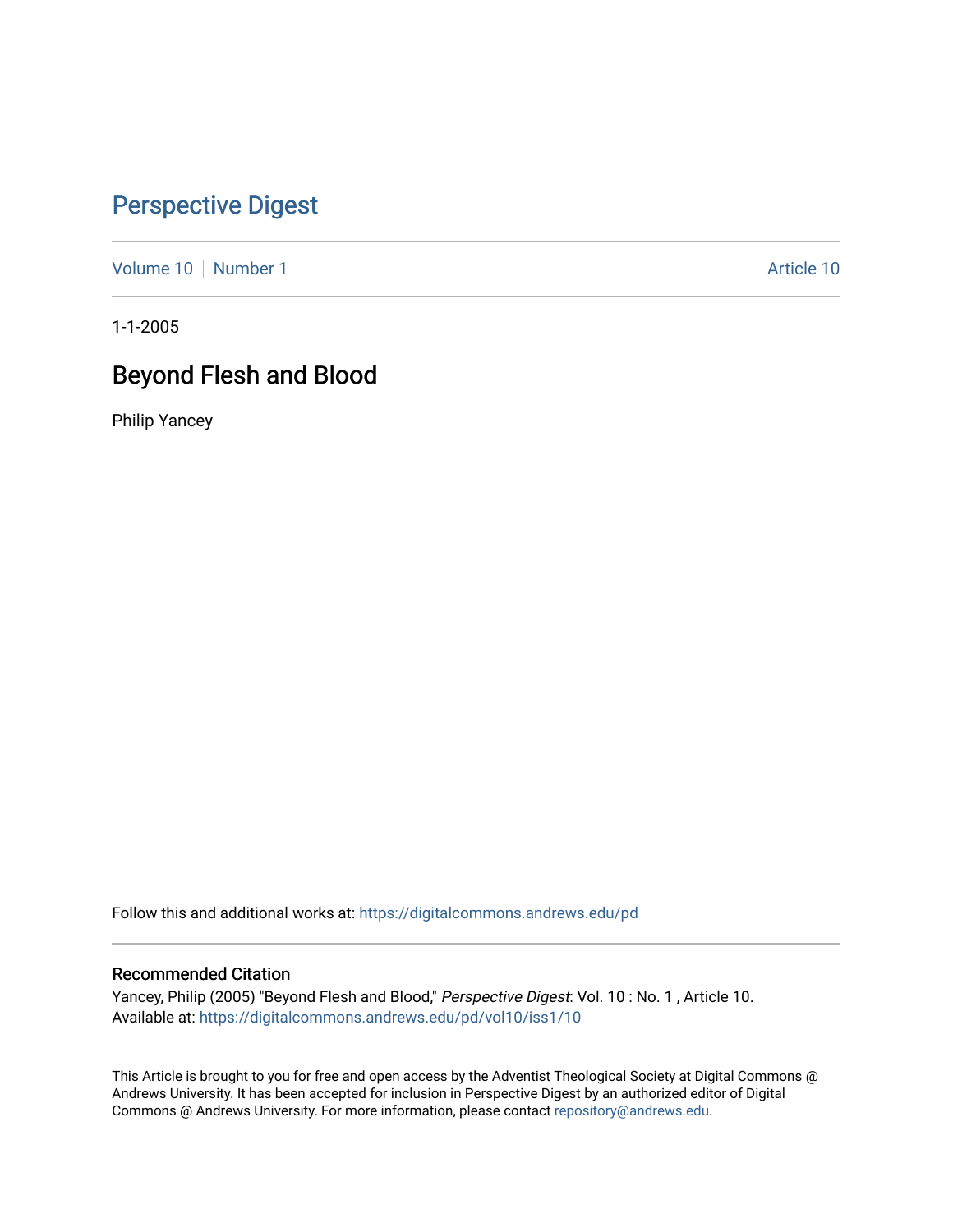# BEYOND FLE D BLOOD

## A malevolent spirit is leading many to a crisis of faith.

used to disdain biblical talk of "invisible spirits." No more.

Thoreau once remarked that the ancients—with their gorgons, unicorns, and sphinxes—imagined more than existed, whereas moderns cannot even imagine so much as exists. I confess that as a child of reductionist age, I used to explain away biblical talk about supernatural "powers." I would read accounts of demon possession in the Gospels and instead see signs of mental illness or epilepsy. I could not stomach the notion of a world ruled by invisible spirits. I have changed, however, for the simple reason that my reductionist instincts failed to explain the world around me.

I saw one powerful force at work in downtown Chicago, where I

attended a church full of diversity. Homeless people would sit on the pews next to M.B.A.s from Northwestern and the University of Chicago. Some of the M.B.A.s attended a class I taught, and I knew them as reserved, sophisticated seekers after truth. Yet during the week, from a visitors' balcony above the Chicago Board of Trade, I could watch these mild-mannered friends run around the floor, waving their arms in the air and screaming at the top of their lungs. They would later explain to me that the price of futures in pork bellies had been fluctuating wildly, and they were acting like madmen in \*

*\*Philip Yancy is a well-known Christian writer.* © *Philip Yancey*, *adapted from an article in* Christianity Today.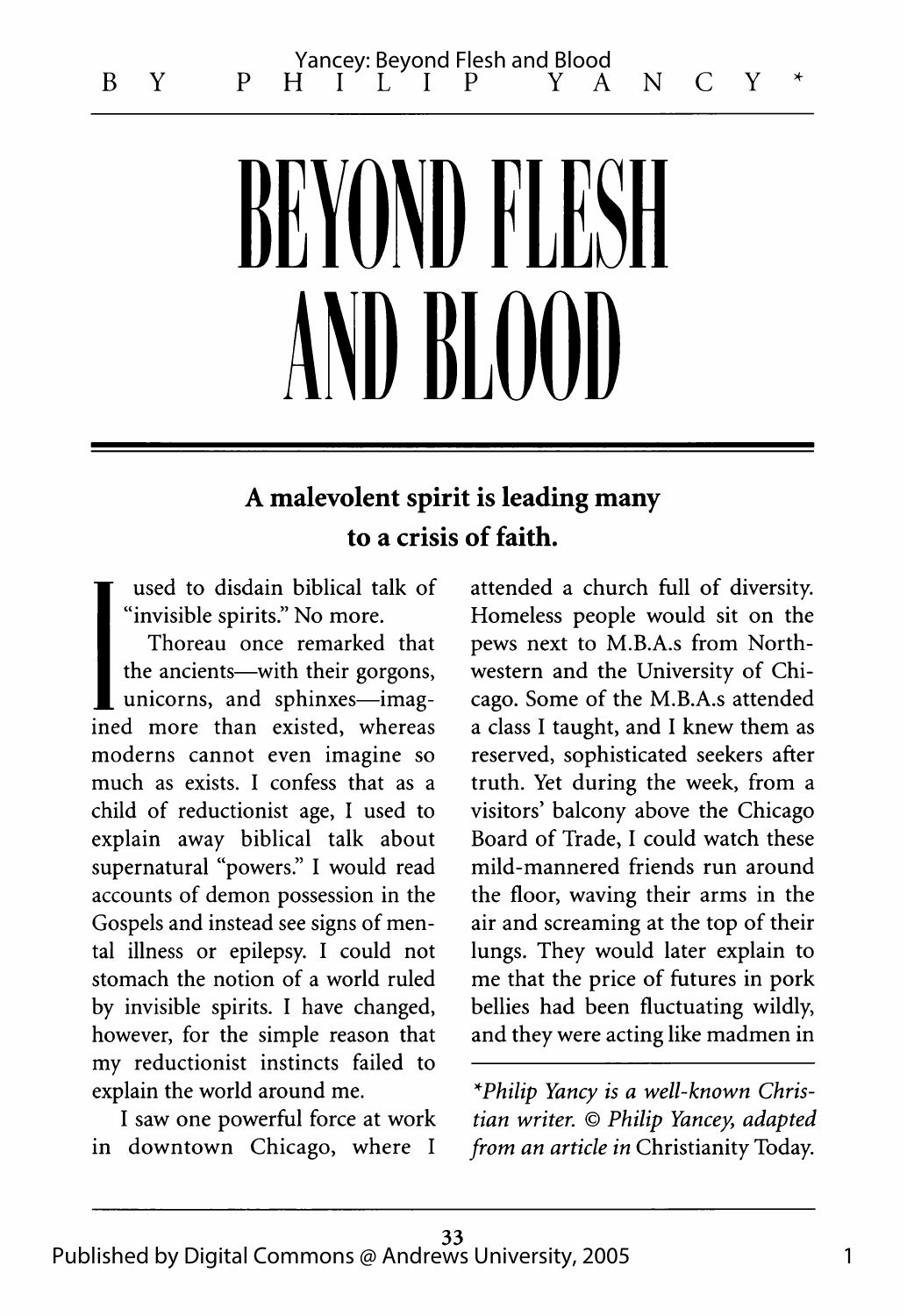order to lock in speculative shares of the price of hog innards for their clients. Money exerts a most potent force on human behavior.

When Jesus encountered this same force, which drove people to build beautiful palaces on the shores of the Sea of Galilee while some in Palestine lived as slaves, he recognized it as a spiritual power and gave it the name of the god Mammon.

## Worse than Beasts

I had a conversation with Bob Seiple, then president of World Vision, shortly after he had returned from Rwanda following the 1994 massacres there. Standing on a bridge, he had watched thousands of bodies float beneath him on a river scarlet with their blood. Hutu tribesmen had hacked to death with machetes almost a million Tutsis—their neighbors, their fellow parishioners, their school classmates— for reasons no one could begin to explain. Seiple seemed badly shaken.

"It was a crisis of faith for me," he said. "I had to ask myself whether the Spirit that is in me is truly greater than the prince of this world. There are no categories to express such horror. Someone used the word *bestiality*—no, that dishonors the beasts. Animals kill for food, not for pleasure. They kill one or two prey at a time, not a million for no reason at all." As I listened to Seiple, I too

could think of no force in nature to explain what was happening in Rwanda, only a malevolent force from the supernatural.

In his book *The Powers That Be*, theologian Walter Wink makes clear that the powers and authorities are not "some kind of invisible demonic beings flapping around in the sky, occasionally targeting some luckless mortal with their invisible payload of disease, lust, possession, or death." Yet Wink insists that the biblical language about powers and authorities speaks to actual realities that cannot be described in the reductionist language of sociology, politics, and psychology.

Try to explain on rational grounds the mass insanity that seized Germany in Hitler's day. Explain the logic behind the Cold War arms race, in which both sides accepted the appropriately named policy of MAD (Mutual Assured Destruction). Explain the rationale behind a Nasdaq crash, or the sudden collapse of economies in Asia and Latin America. What keeps a wealthy nation like the United States from finding shelter for its homeless population? What keeps the world from feeding the 30,000 people who die malnourished each day? The experts have no answer but "forces beyond our control." New Testament writers agree and do not hesitate to name those powers.

In view of all the evil, exploita-